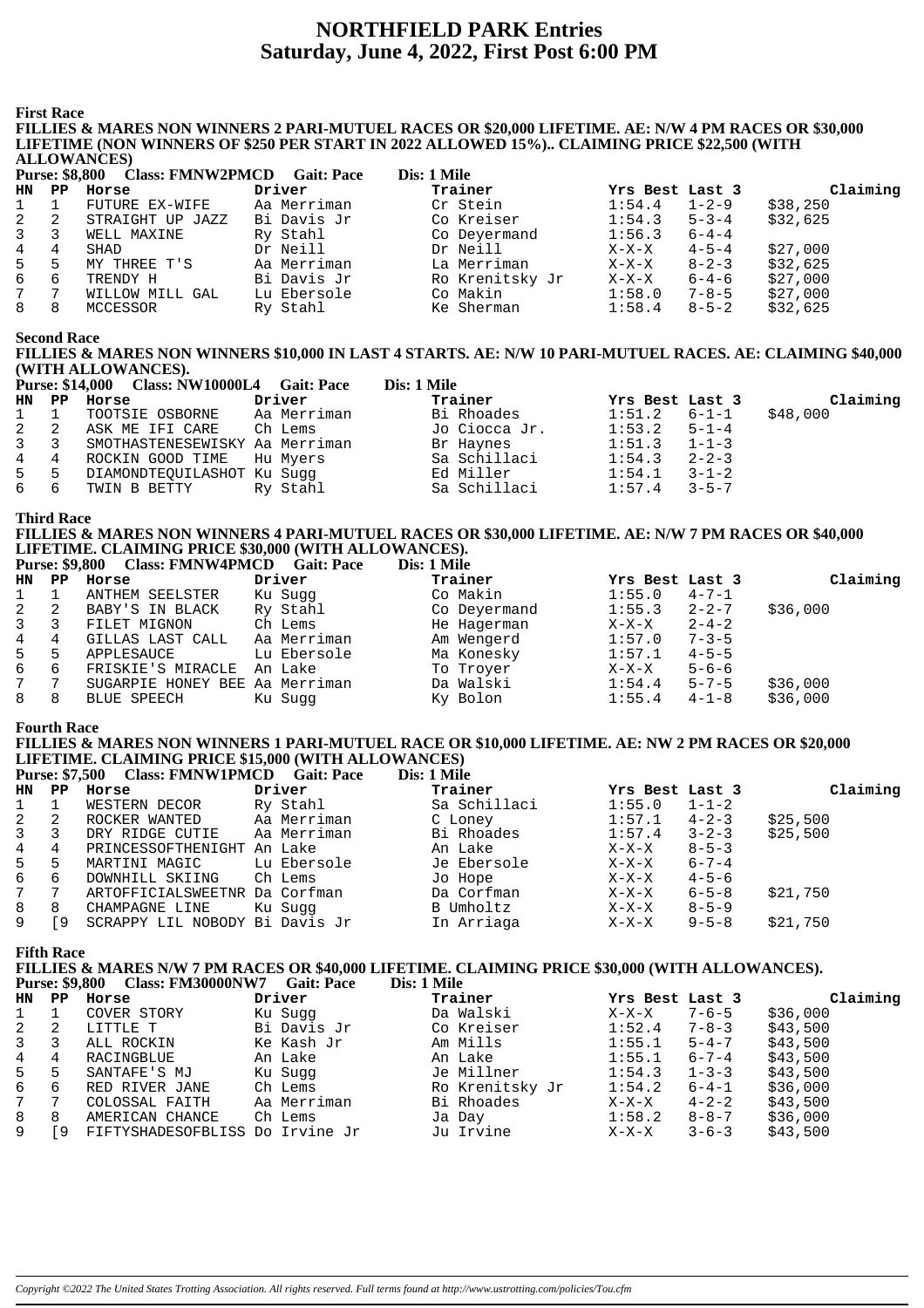|                          | <b>Sixth Race</b>              |                                                                                                  |                          |                                                                                                                         |                         |                            |          |
|--------------------------|--------------------------------|--------------------------------------------------------------------------------------------------|--------------------------|-------------------------------------------------------------------------------------------------------------------------|-------------------------|----------------------------|----------|
| <b>HN</b>                | $_{\rm PP}$                    | Purse: \$11,000 Class: FMNW6500L4 Gait: Pace<br>Horse                                            | Driver                   | FILLIES & MARES NON WINNERS \$6500 IN LAST 4 STARTS. AE: CLAIMING \$22,500 (WITH ALLOWANCES).<br>Dis: 1 Mile<br>Trainer | Yrs Best Last 3         |                            | Claiming |
| 1                        | $\mathbf{1}$                   | WALL SAID                                                                                        | Aa Merriman              | Pa Sweeney                                                                                                              | 1:54.3                  | $9 - 8 - 9$                |          |
| 2                        | 2                              | MYSTICAL VIRGIN                                                                                  | Ku Sugg                  | Ed Miller                                                                                                               | 1:52.1                  | $1 - 7 - 6$                |          |
| 3                        | 3                              | HERESLOOKNATYOU N Ro Wrenn Jr.                                                                   |                          | Sa Schillaci<br>Sa Schillaci                                                                                            | $X-X-X$                 | $7 - 5 - 2$                |          |
| 4                        | $\overline{4}$                 | THIS DRAGON ROCKS Gr Grismore                                                                    |                          |                                                                                                                         | $1:53.4$ $4-2-7$        |                            |          |
| 5                        | 5                              | LYNBAR ROSE N                                                                                    | Aa Merriman              | Co Kreiser<br>To Troyer                                                                                                 | 1:52.2                  | $5 - 1 - 1$                | \$27,000 |
| $\epsilon$<br>$\sqrt{ }$ | 6<br>7                         | FAITHFUL DESIRE                                                                                  | Ro Wrenn Jr.             | To Troyer<br>Je Millner                                                                                                 | 1:53.2<br>1:54.0        | $8 - 1 - 1$                | \$27,000 |
| 8                        | 8                              | BJ'S ROCKET<br>PREMIER DELAINEY Hu Myers                                                         | Bi Davis Jr              | Ra Bendis                                                                                                               | 1:53.4                  | $7 - 1 - 2$<br>$6 - 3 - 5$ |          |
|                          | <b>Seventh Race</b>            |                                                                                                  |                          |                                                                                                                         |                         |                            |          |
|                          |                                | <b>Purse: \$5,000</b><br>Class: FMNW2250L4 Gait: Pace                                            |                          | FILLIES & MARES NON WINNERS \$2250 IN LAST 4 STARTS THAT ARE N/W \$20,000 IN 2022.<br>Dis: 1 Mile                       |                         |                            |          |
| HN.                      |                                | PP Horse                                                                                         | Driver                   | Trainer                                                                                                                 | Yrs Best Last 3         |                            |          |
| 1                        | $\mathbf{1}$                   | KJ'S FOXY LADY                                                                                   | Ku Sugg                  | Je Millner                                                                                                              | $1:55.3$ $4-6-7$        |                            |          |
| 2                        | $\overline{2}$                 | OFFICIAL TREASURE Aa Merriman                                                                    |                          | Jo Oliverio                                                                                                             | 1:53.4                  | $5 - 6 - 5$                |          |
| 3                        | 3                              | HIGH FASHION MEL                                                                                 | Ry Stahl                 | Th O'Donnell                                                                                                            | 1:55.0                  | $8 - 4 - 7$                |          |
| 4                        | 4                              | ROCKIN FARRARI                                                                                   | Hu Myers                 | Is Shrake                                                                                                               | 1:58.0                  | $5 - X - 7$                |          |
| 5<br>$\epsilon$          | 5<br>6                         | IN LOVE AGAIN                                                                                    | Bi Davis Jr              | Sh Webb<br>B Umholtz<br>Sh Webb                                                                                         | 1:54.4<br>$X-X-X$ 3-8-2 | $8 - 7 - 7$                |          |
| $\sqrt{ }$               | 7                              | ARYA AGAIN                                                                                       | Do Irvine Jr<br>Hu Myers | Sa Schillaci                                                                                                            | $1:53.3$ $9-6-6$        |                            |          |
| 8                        | 8                              | WE ARE DREAMING<br>PRICELESS SHADOW                                                              | Ni Clegg                 | Be Clegg                                                                                                                | $1:55.2$ $3-6-5$        |                            |          |
| 9                        | <b>[9</b>                      | COFFEE HOUSE                                                                                     | Aa Merriman              | Ch Flickinger                                                                                                           | 1:58.1                  | $6 - 3 - 2$                |          |
|                          | <b>Eighth Race</b>             | LIFETIME. CLAIMING PRICE \$22,500 (WITH ALLOWANCES)                                              |                          | FILLIES & MARES NON WINNERS 2 PARI-MUTUEL RACES OR \$20,000 LIFETIME. AE: N/W 4 PM RACES OR \$30,000                    |                         |                            |          |
|                          |                                | Purse: \$8,800 Class: FMNW2PMCD Gait: Pace                                                       |                          | Dis: 1 Mile                                                                                                             |                         |                            |          |
| HN                       |                                | PP Horse                                                                                         | Driver                   | Trainer                                                                                                                 | Yrs Best Last 3         |                            | Claiming |
| 1<br>2                   | $\mathbf{1}$<br>$\overline{a}$ | SOMEWHERE ONTHEBAY Ch Lems<br>SIDECHICKNAMEDNICK Ni Cleqq                                        |                          | Ma Chupp<br>Be Clegg                                                                                                    | $X-X-X$<br>1:55.0       | $5 - 9 - 5$<br>$2 - 4 - 3$ |          |
| 3                        | 3                              | ROSE RUN XANDRIA Aa Merriman                                                                     |                          |                                                                                                                         | 1:55.3                  | $7 - 3 - 7$                |          |
| 4                        | 4                              | ROCKMATIC                                                                                        | Ke Kash Jr               | Co Deyermand<br>Ke Kash Jr                                                                                              | $X-X-X$                 | $5 - 5 - 4$                | \$27,000 |
| 5                        | 5                              | ER STACY                                                                                         | Bi Davis Jr              |                                                                                                                         | 1:56.4                  | $2 - 4 - 5$                |          |
| $\epsilon$               | 6                              | CRAZY LUCKY                                                                                      | An Lake                  | Co Kreiser<br>La Foos<br>Me O'Donnel                                                                                    | $1:56.4$ $3-6-2$        |                            |          |
| $\overline{7}$           | 7                              | BETTORBYTHESEASIDE Ry Stahl                                                                      |                          | Me O'Donnell                                                                                                            | 1:56.0                  | $5 - 1 - 2$                |          |
| 8                        | 8                              | REALLY SAM                                                                                       | Hu Myers                 | Mi Myers                                                                                                                | 1:59.2                  | $2 - 1 - 6$                |          |
|                          | <b>Ninth Race</b>              |                                                                                                  |                          | FILLIES & MARES NON WINNERS \$1250 IN LAST 4 STARTS THAT ARE N/W \$10,000 IN 2022. AE: CLAIMING \$6000 (WITH            |                         |                            |          |
|                          |                                | ALLOWANCES) THAT ARE N/W \$2250 IN LAST 4 STARTS.<br>Purse: \$4,000 Class: FMNW1250L4 Gait: Pace |                          | Dis: 1 Mile                                                                                                             |                         |                            |          |
| HN                       |                                | PP Horse                                                                                         | Driver                   | Trainer                                                                                                                 | Yrs Best Last 3         |                            | Claiming |
| 1                        | $\mathbf{1}$                   | BEND THE KNEE                                                                                    | Ku Sugg                  | Co Kreiser                                                                                                              | 1:58.4                  | $8 - 4 - 6$                | \$7,200  |
| 2                        | 2                              | MCMAEDLE                                                                                         | Ke Kash Jr               | Ke Kash Jr                                                                                                              | 1:57.2                  | $7 - 5 - 3$                | \$7,200  |
| 3                        | 3                              | SAND SONYA                                                                                       | Ch Lems                  | Ro Winters                                                                                                              | $X-X-X$                 | $4 - 6 - 9$                |          |
| 4                        | $\overline{4}$                 | SAMMI SWEETHEART                                                                                 | Ry Stahl                 | Da Corfman<br>Da Corruman<br>Ca Hollar                                                                                  | $X-X-X$                 | $9 - 6 - 6$                |          |
| 5                        | 5                              | ARROYA'S DANCE                                                                                   | Aa Merriman              |                                                                                                                         | 1:59.0                  | $3 - 8 - 7$                |          |
| $\epsilon$<br>$\sqrt{ }$ | 6<br>7                         | MS GRAY SEA<br>LYONS GINGERNINJA Ja Baird                                                        | Bi Davis Jr              | Th Hall<br>Rh Patrick                                                                                                   | $X-X-X$<br>$X-X-X$      | $6 - 6 - 5$<br>$7 - 5 - 7$ |          |
| 8                        | 8                              | GRANDROSA                                                                                        | Ch Lems                  | In Arriaga                                                                                                              | $X-X-X$ 6-7-8           |                            |          |
| 9                        |                                | [9 SQUIRT                                                                                        | Ti Deaton                | Ja Day                                                                                                                  | 1:58.2                  | $7 - 7 - 6$                |          |
|                          | <b>Tenth Race</b>              |                                                                                                  |                          |                                                                                                                         |                         |                            |          |
|                          |                                | Purse: \$9,000 Class: FMNW5000L4 Gait: Pace                                                      |                          | FILLIES & MARES NON WINNERS \$5000 IN LAST 4 STARTS. AE: CLAIMING \$15,000 (WITH ALLOWANCES).<br>Dis: 1 Mile            |                         |                            |          |
| HN                       | $\mathbf{P}\mathbf{P}$         | Horse                                                                                            | Driver                   | Trainer                                                                                                                 | Yrs Best Last 3         |                            | Claiming |
| 1                        | $\mathbf{1}$                   | WAKE N BAKE                                                                                      | Aa Merriman              | Bi Rhoades                                                                                                              | 1:52.4                  | 4-2-1                      | \$18,000 |
| 2                        | 2                              | <b>BNB</b>                                                                                       | Lu Ebersole              | Be Murdock                                                                                                              | $X-X-X$                 | $3 - 3 - 8$                |          |
| $\mathsf 3$              | 3                              | CHEEKIE BABE                                                                                     | Ja Thompson              | La Patistas<br>Ke Sherman                                                                                               | 1:54.1                  | $1 - 5 - 4$                |          |
| 4                        | 4                              | FRENCH SHAKER                                                                                    | Ry Stahl                 |                                                                                                                         | 1:53.2                  | $9 - 3 - 6$                |          |
| 5                        | 5                              | FADE TO GOLD                                                                                     | Bi Davis Jr              | Ro Krenitsky Jr<br>Ca Hollar                                                                                            | 1:53.4                  | $2 - 8 - 7$                |          |
| 6                        | 6                              | DEVIOUS DAME                                                                                     | Ry Stahl                 |                                                                                                                         | 1:57.4                  | $9 - 5 - 2$                |          |
| 7                        | 7                              | RACING GLORY                                                                                     | Aa Merriman              | Pa Sweeney                                                                                                              | 1:52.1                  | $4 - 5 - 5$                |          |
| 8<br>9                   | 8<br>ſ9                        | IVANNA IVY<br>VIBRENT KALLY                                                                      | Bi Davis Jr<br>Ku Sugg   | Co Kreiser<br>Ed Miller                                                                                                 | 1:52.1<br>1:53.2        | $2 - 5 - 2$<br>$5 - 3 - 3$ | \$18,000 |
|                          |                                | <b>Eleventh Race</b>                                                                             |                          |                                                                                                                         |                         |                            |          |
|                          |                                | <b>FILLIES &amp; MARES OPEN HANDICAP</b><br>Purse: \$18,000 Class: FMOPEN HCP Gait: Pace         |                          | Dis: 1 Mile                                                                                                             |                         |                            |          |
| HN PP                    |                                | Horse                                                                                            | Driver                   | Trainer                                                                                                                 | Yrs Best Last 3         |                            |          |
| 1                        | $\mathbf{1}$                   | DANCIN' ANNA                                                                                     | Ch Lems                  | Le Mullet                                                                                                               | 1:53.0                  | $1 - 7 - 8$                |          |
| 2                        | 2                              | SEA ROSE                                                                                         | Ch Lems                  | Sh Webb                                                                                                                 | 1:53.1                  | $1 - 7 - 6$                |          |
| 3                        | 3                              | ELLAGATOR                                                                                        | Bi Davis Jr              | Co Kreiser                                                                                                              | 1:51.1                  | $4 - 3 - 2$                |          |
| $\overline{4}$           | 4                              | ROCK ME CRISTAL                                                                                  | Ry Stahl                 | An Rickert                                                                                                              | 1:51.2                  | $4 - 5 - 2$                |          |
| 5                        |                                | DOJEA RITA                                                                                       | Ku Sugg                  | C Loney                                                                                                                 | 1:53.0                  | $2 - 2 - 2$                |          |

*Copyright ©2022 The United States Trotting Association. All rights reserved. Full terms found at http://www.ustrotting.com/policies/Tou.cfm*

6 6 SNOBBYTOWN Ro Wrenn Jr. Ro Burke 1:52.0 8-6-1 7 7 ADORABELLA Hu Myers Sa Schillaci 1:51.1 1-5-3